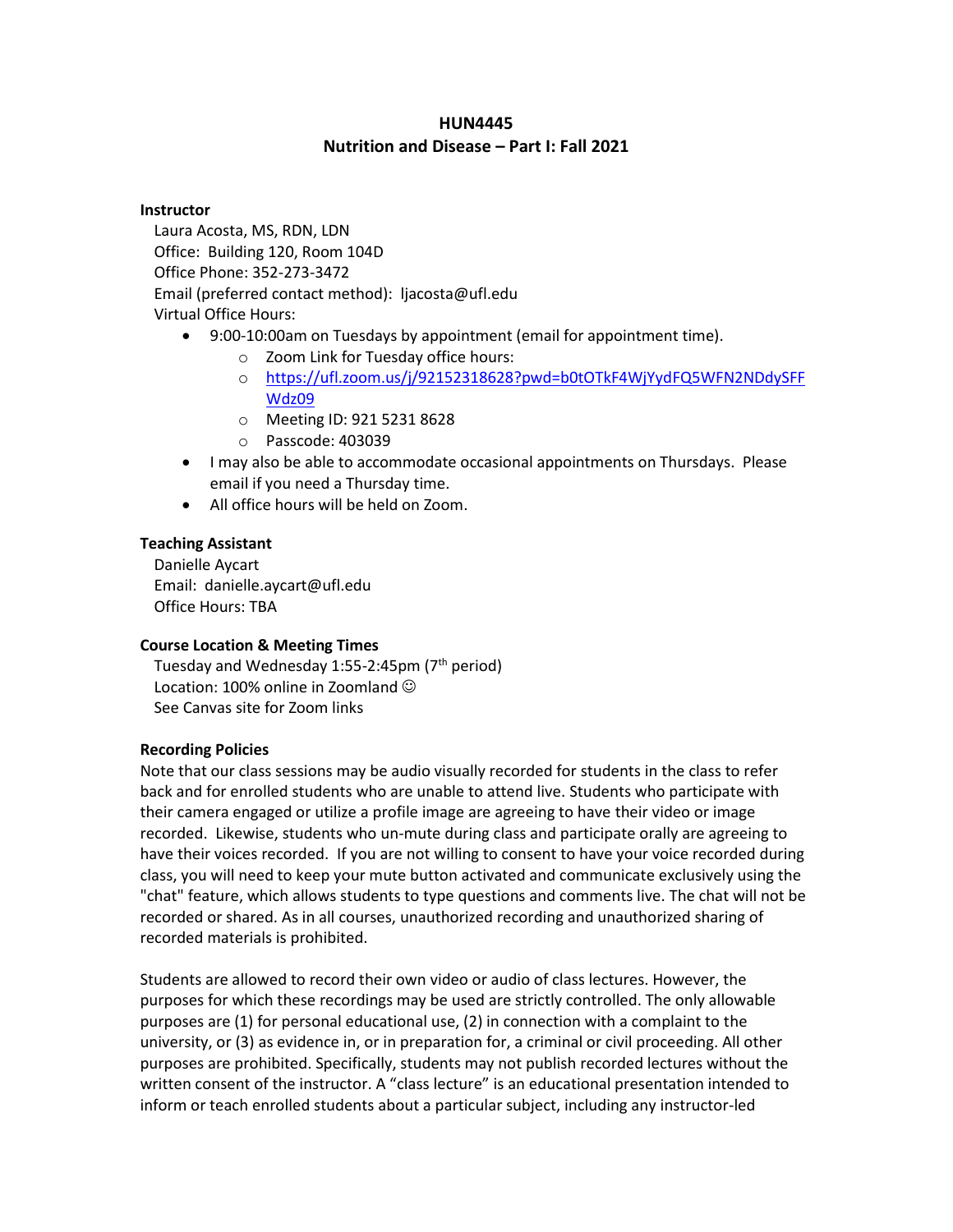discussions that form part of the presentation, and delivered by any instructor hired or appointed by the University, or by a guest instructor, as part of a University of Florida course. A class lecture does not include lab sessions, student presentations, clinical presentations such as patient history, academic exercises involving solely student participation, assessments (quizzes, tests, exams), field trips, private conversations between students in the class or between a student and the faculty or lecturer during a class session. Publication without permission of the instructor is prohibited. To "publish" means to share, transmit, circulate, distribute, or provide access to a recording, regardless of format or medium, to another person (or persons), including but not limited to another student within the same class section. Additionally, a recording, or transcript of a recording, is considered published if it is posted on or uploaded to, in whole or in part, any media platform, including but not limited to social media, book, magazine, newspaper, leaflet, or third party note/tutoring services. A student who publishes a recording without written consent may be subject to a civil cause of action instituted by a person injured by the publication and/or discipline under UF Regulation 4.040 Student Honor Code and Student Conduct Code.

## **Course Description**

Part one of a two-semester sequence that focuses on assessing the nutritional status of individuals and on the biochemical and pathophysiological bases of diseases and conditions that require specialized nutrition support or medical nutrition therapy. Prerequisites: Fundamentals of Human Nutrition (HUN2201) and Organic Chemistry 2 (CHM2211)

Corequisites: Biochemistry (BCH3025 or BCH4024) and Physiology (APK2015C or PCB4723C) **Credits: 2**

#### **Required Materials**

- Computer with reliable internet access, webcam, and microphone
- Access to e-Learning (Canvas)[: https://elearning.ufl.edu/](https://elearning.ufl.edu/)
- Access to Zoom: https://ufl.zoom.us
- Google Chrome browser with the HonorLock extension for quizzes and exams
	- o Chrome can be downloaded here: <https://www.google.com/chrome>
	- o The HonorLock Extension can be downloaded here: <https://static.honorlock.com/install/extension>
- Access to MS Word, MS PowerPoint, and PDF reader software

#### **Course Objectives**

Upon completion of this course, students should be able to:

- 1. Describe how to conduct a comprehensive nutrition assessment
- 2. Describe the etiology, symptoms, clinical findings and pathophysiology associated with diseases and conditions covered in this course.
- 3. Describe the nutritional management of the diseases and conditions covered in this course.
- 4. Differentiate between enteral and parenteral nutrition; identify appropriate situations for using these feeding modalities; calculate the energy, protein and fluid content of formulas; and make appropriate recommendations with regard to initiation and monitoring of enteral and parenteral solutions.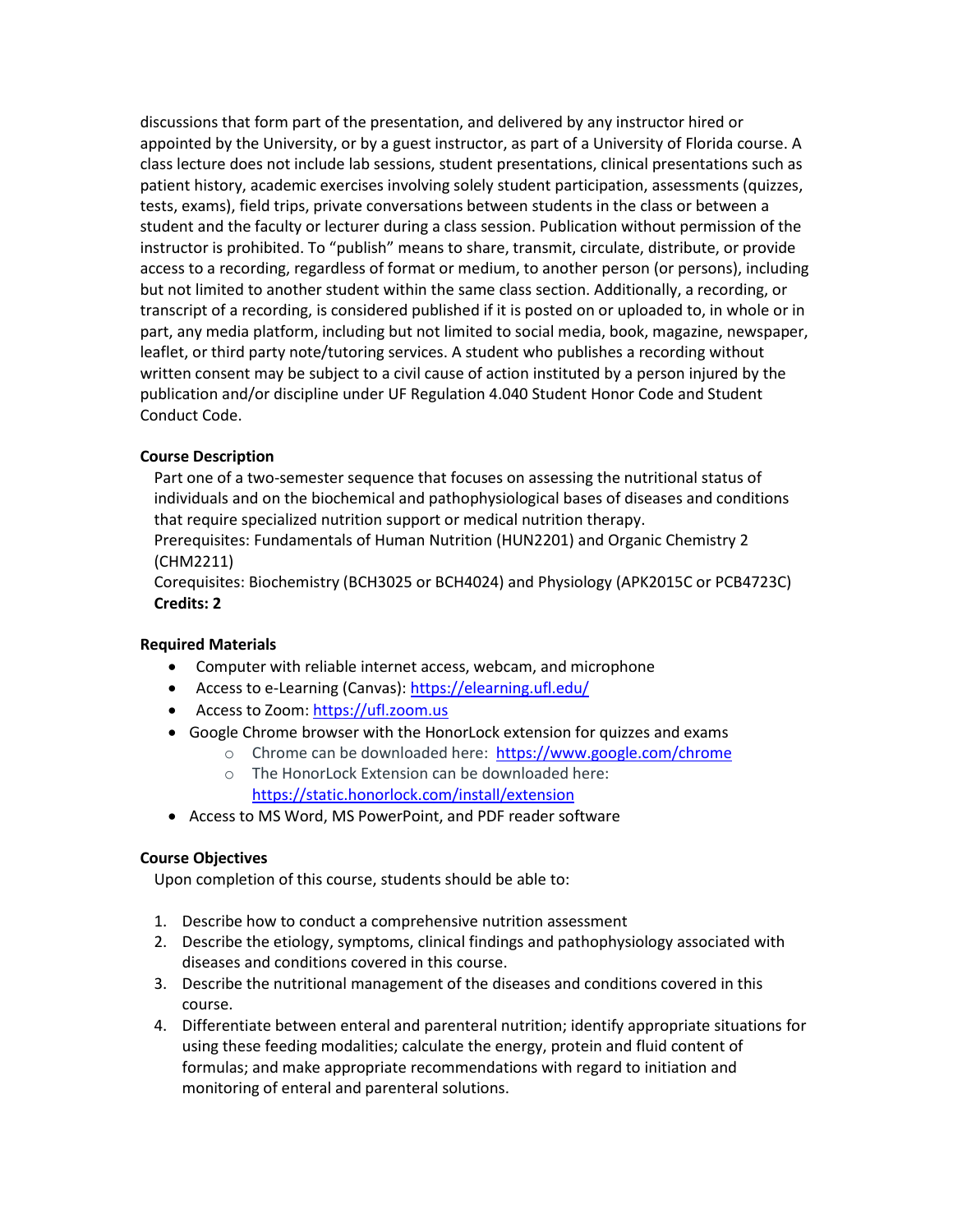- 5. Evaluate the impact of food/nutrient-drug interactions on nutritional status and drug efficacy and recommend appropriate intervention strategies.
- 6. Describe research designs used in nutrition research and discuss their strengths and limitations and the features that increase confidence that results are valid.

## **Recommended Text**

- Nelms M, Sucher K. (2020). Nutrition Therapy and Pathophysiology, 4<sup>th</sup> Edition. Boston, MA: Cengage Learning. ISBN-13: 978-0357041710 *OR*
- Nelms M, Sucher K, Lacey K. (2016). Nutrition Therapy and Pathophysiology,  $3^{\text{rd}}$  Edition. Boston, MA: Cengage Learning. ISBN-13: 978-1305111967

## **Course Format**

We will use a "flipped classroom" model in this course. The general pattern will be:

- Wednesday: Lecture to introduce new concepts and set the stage for the week.
- Thursday through Monday: Online content to review independently (this may consist of videos, readings, etc.)
- Tuesday: Discuss and synthesize concepts; wrap up the topic.

#### **Attendance**

Attendance is required for this course. "Attendance" is more than just logging into class on Zoom. It means being attentive and engaged, and not working on other tasks. Come to class in a quiet space without distractions. You should not be working at a job, traveling, "multitasking", etc. **You must have your camera on in order to be counted as "present"**. If you must keep your camera off for some reason, communicate with Danielle and Mrs. Acosta about this ahead of time.

Each student is allowed 3 absences that will not count against your grade. After that, there will be a 5 point deduction for each absence. Tardiness is unacceptable in the workplace and therefore also inappropriate in the classroom. Students who are more than 10 minutes late will lose **2 points** from their attendance grade each time they are tardy.

#### **Student Evaluation**

Final grades will be based on attendance, in-class activities, weekly online quizzes, one case study, three unit exams, and a cumulative final exam.

Quizzes: Quizzes will be given in Canvas. They will open on Thursday afternoons, and close on Wednesdays at 11:59pm.

Case Study: Due on the date indicated on the syllabus. Late assignments will be penalized 10% for each day late.

Exams: Exams will be given on Canvas, using HonorLock. In the weeks that we have exams, they will open on Thursdays, and must be completed by the following Monday at 11:59pm. You will have 50 minutes to take each exam. Failure to take an exam will result in a score of 0.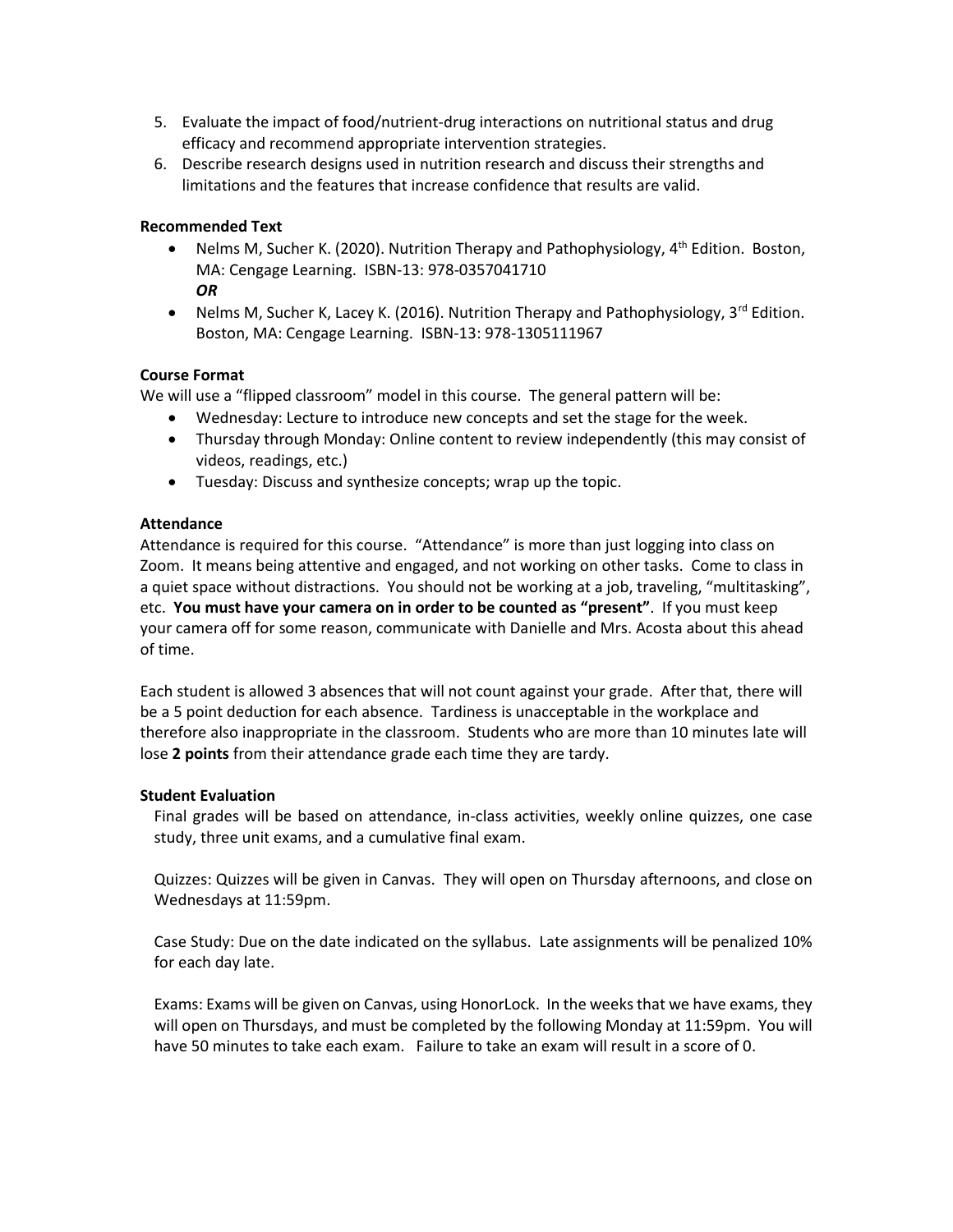**Extra credit projects will not be available**. However, there will be opportunities to earn "bonus points" throughout the semester. You must be present on Zoom to take advantage of these opportunities.

#### **Performance Indicators**

| Attendance                                              | 20  |
|---------------------------------------------------------|-----|
| In-class Activities                                     | 20  |
| 11 Weekly Quizzes (6 points each, lowest score dropped) | 60  |
| Case Study                                              | 60  |
| Exams 1, 2 & 3 @ 100 points each                        | 300 |
| Final exam $(3/4$ comprehensive $+1/4$ new material)    | 150 |
| Total                                                   | 600 |

#### **Grades are not negotiable and will be assigned according to the following scale:**

| 560-600 | 93.34-100%   | Α  | 400-419 | 66.68-69.9%  | D+ |
|---------|--------------|----|---------|--------------|----|
| 540-559 | 90-93.33%    | А- | 380-399 | 63.34-66.67% | D  |
| 520-539 | 86.68-89.9%  | B+ | 360-379 | 60-63.33%    | D- |
| 500-519 | 83.34-86.67% | B  | $360$   | <60%         | F  |
| 480-499 | 80-83.33%    | B- |         |              |    |
| 460-479 | 76.68-79.9%  | C+ |         |              |    |
| 440-459 | 73.34-76.67% |    |         |              |    |
| 420-439 | 70-73.33%    | C- |         |              |    |
|         |              |    |         |              |    |

#### **Grades and Grade Points**

For information on current UF policies for assigning grade points, see <https://catalog.ufl.edu/UGRD/academic-regulations/grades-grading-policies/>

#### **Absences and Make-Up Work**

Requirements for class attendance and make-up exams, assignments and other work are consistent with university policies that can be found at: [https://catalog.ufl.edu/UGRD/academic](https://catalog.ufl.edu/UGRD/academic-regulations/attendance-policies/)[regulations/attendance-policies/](https://catalog.ufl.edu/UGRD/academic-regulations/attendance-policies/)

#### **COVID-19 Safety**

In response to COVID-19, the following practices are in place to maintain your learning environment, to enhance the safety of our in-classroom interactions, and to further the health and safety of ourselves, our neighbors, and our loved ones.

- If you are not vaccinated, get vaccinated. Vaccines are readily available at no cost and have been demonstrated to be safe and effective against the COVID-19 virus. Visit this link for details on where to get your shot, including options that do not require an appointment: [https://coronavirus.ufhealth.org/vaccinations/vaccine](https://coronavirus.ufhealth.org/vaccinations/vaccine-availability/)[availability/.](https://coronavirus.ufhealth.org/vaccinations/vaccine-availability/) Students who receive the first dose of the vaccine somewhere off-campus and/or outside of Gainesville can still receive their second dose on campus.
- You are expected to wear approved face coverings at all times during class and within buildings even if you are vaccinated. Please continue to follow healthy habits, including best practices like frequent hand washing. Following these practices is our responsibility as Gators.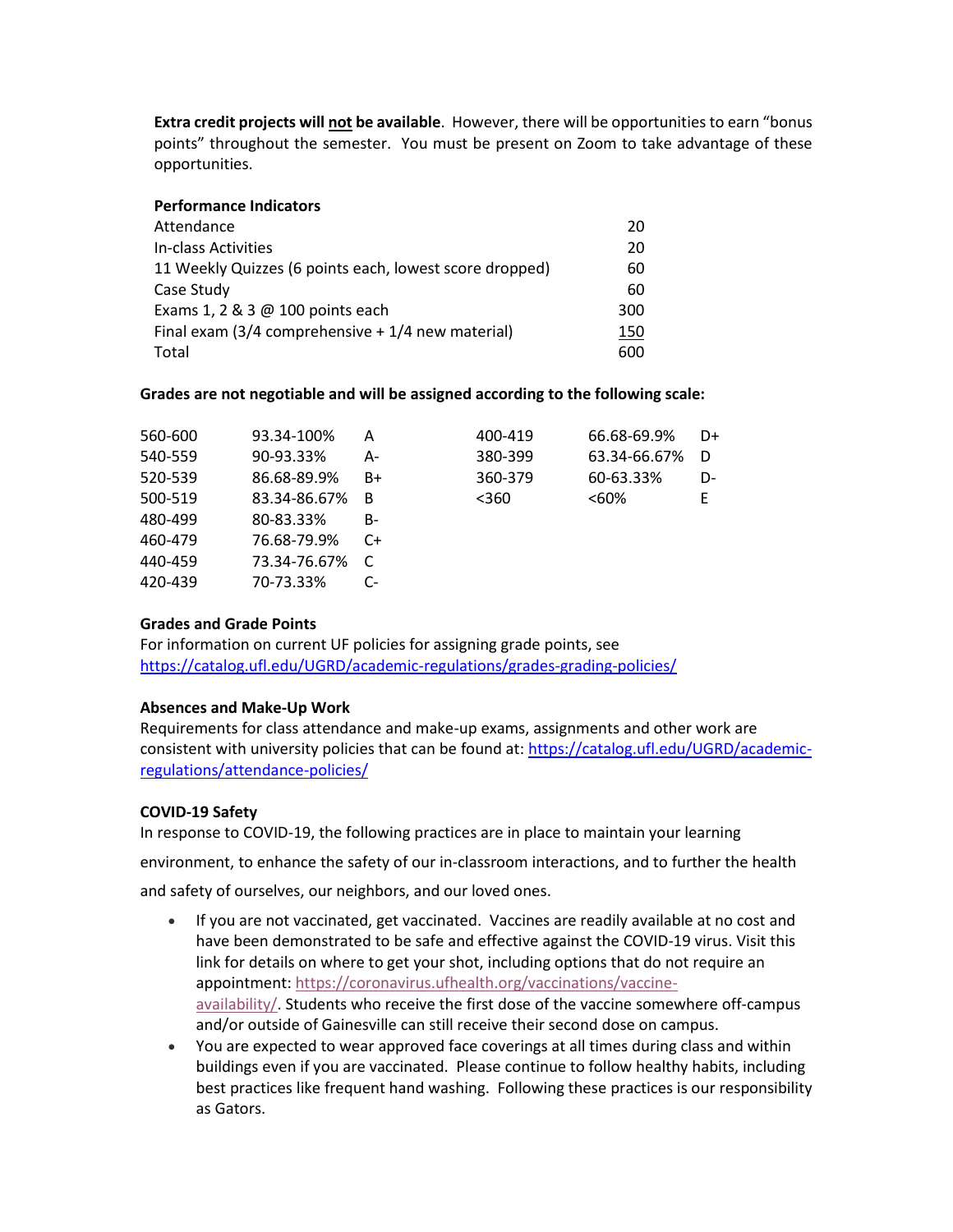- $\circ$  Sanitizing supplies are available in the classroom if you wish to wipe down your desks prior to sitting down and at the end of the class.
- o Hand sanitizing stations will be located in every classroom.
- If you are sick, stay home and self-quarantine. Please visit the UF Health Screen, Test & Protect website about next steps, retake the questionnaire and schedule your test for no sooner than 24 hours after your symptoms began. Please call your primary care provider if you are ill and need immediate care or the UF Student Health Care Center at 352-392-1161 (or email [covid@shcc.ufl.edu\)](mailto:covid@shcc.ufl.edu) to be evaluated for testing and to receive further instructions about returning to campus. UF Health Screen, Test & Protect offers guidance when you are sick, have been exposed to someone who has tested positive or have tested positive yourself. Visit the UF Health Screen, Test & Protect [website](https://click.info.gator360.ufl.edu/?qs=8f0d5e01a3f7385148f144e2089093522a358a8d85cb9db73c31675d3c5e5c0d27748d40c212f544822551342f1912ea5b4f2b890d5952e8) for more information.
	- $\circ$  Course materials will be provided to you with an excused absence, and you will be given a reasonable amount of time to make up work.
	- $\circ$  If you are withheld from campus by the Department of Health through Screen, Test & Protect you are not permitted to use any on campus facilities. Students attempting to attend campus activities when withheld from campus will be referred to the Dean of Students Office.
- Continue to regularly visit [coronavirus.UFHealth.org](http://coronavirus.ufhealth.org/) and [coronavirus.ufl.edu](http://coronavirus.ufl.edu/) for up-todate information about COVID-19 and vaccination.

#### **Academic Honesty**

As a student at the University of Florida, you have committed yourself to uphold the Honor Code, which includes the following pledge: "*We, the members of the University of Florida community, pledge to hold ourselves and our peers to the highest standards of honesty and integrity by abiding by the Student Honor Code."* You are expected to exhibit behavior consistent with this commitment to the UF academic community, and on all work submitted for credit at the University of Florida, the following pledge is either required or implied: *"On my honor, I have neither given nor received unauthorized aid in doing this assignment*." It is assumed that you will complete all work independently in each course unless the instructor provides explicit permission for you to collaborate on course tasks (e.g. assignments, papers, quizzes, exams). Furthermore, as part of your obligation to uphold the Honor Code, you should report any condition that facilitates academic misconduct to appropriate personnel. It is your individual responsibility to know and comply with all university policies and procedures regarding academic integrity and the Student Honor Code. Violations of the Honor Code at the University of Florida will not be tolerated. Violations will be reported to the Dean of Students Office for consideration of disciplinary action. For more information regarding the Student Honor Code, please see[: https://sccr.dso.ufl.edu/policies/student-honor-code-student-conduct](https://sccr.dso.ufl.edu/policies/student-honor-code-student-conduct-code/)[code/.](https://sccr.dso.ufl.edu/policies/student-honor-code-student-conduct-code/)

#### **Software Use**

All faculty, staff and students of the university are required and expected to obey the laws and legal agreements governing software use. Failure to do so can lead to monetary damages and/or criminal penalties for the individual violator. Because such violations are also against university policies and rules, disciplinary action will be taken as appropriate.

#### **Campus Helping Resources**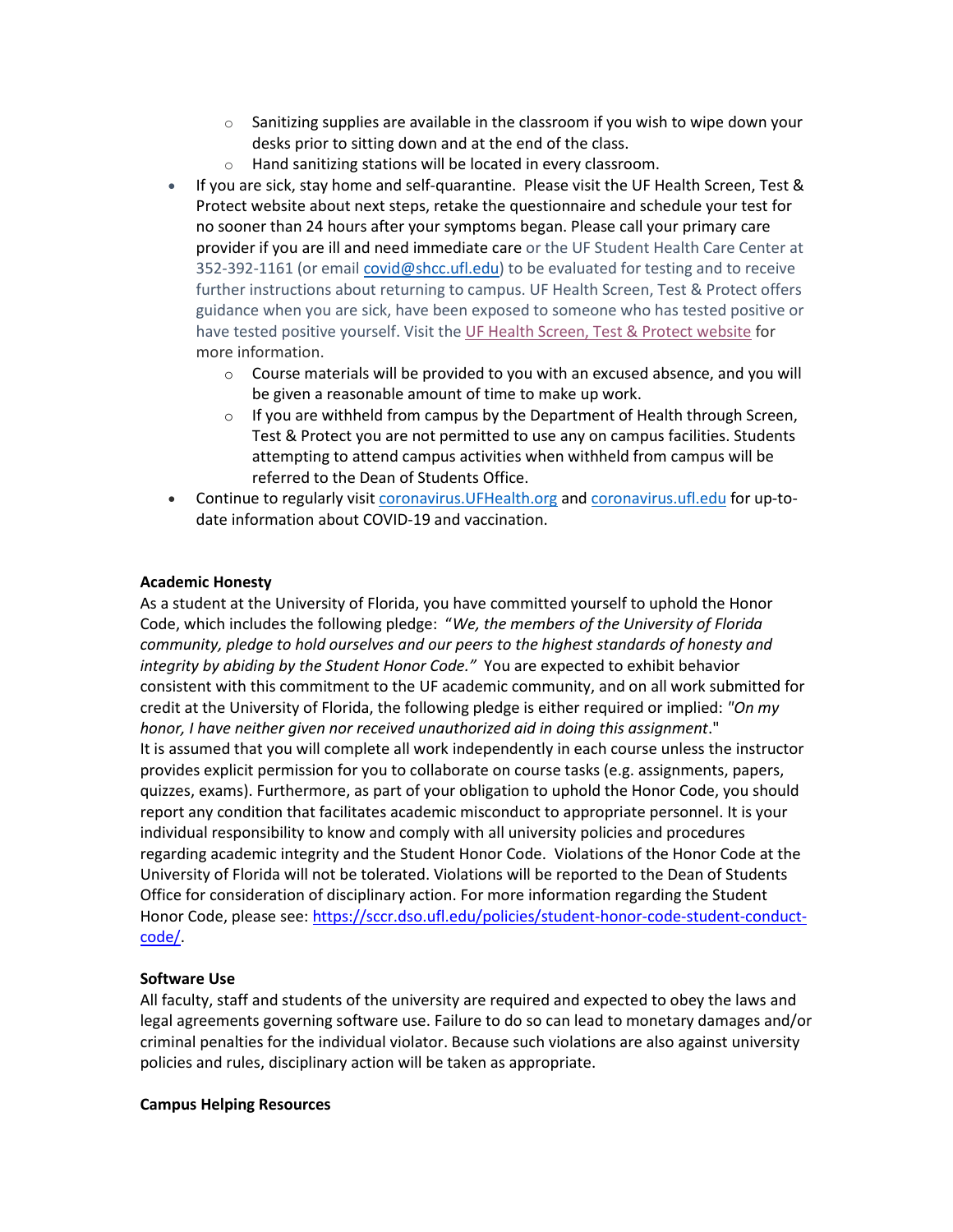Students experiencing crises or personal problems that interfere with their general wellbeing are encouraged to utilize the university's counseling resources. The Counseling & Wellness Center provides confidential counseling services at no cost for currently enrolled students. Resources are available on campus for students having personal problems or lacking clear career or academic goals, which interfere with their academic performance.

| <b>Service</b>     | Phone           | Web site                    | <b>Services provided</b>       |
|--------------------|-----------------|-----------------------------|--------------------------------|
| University         | 352-392-1575    | https://counseling.ufl.edu/ | Counseling<br>$\bullet$        |
| Counseling         |                 |                             | Services                       |
| and                |                 |                             | Groups and<br>$\bullet$        |
| Wellness           |                 |                             | Workshops                      |
| Center             |                 |                             | Outreach and<br>$\bullet$      |
|                    |                 |                             | Consultation                   |
|                    |                 |                             | Self-Help Library<br>$\bullet$ |
|                    |                 |                             | <b>Wellness Coaching</b><br>٠  |
| U Matter           | umatter@ufl.edu | http://www.umatter.ufl.edu/ | Support for students in        |
| We Care            | 352-392-1575    |                             | distress                       |
| Career             | 352-392-1601    | https://career.ufl.edu/     | Career development             |
| <b>Connections</b> |                 |                             | assistance and                 |
| Center             |                 |                             | counseling                     |

#### **Services for Students with Disabilities**

Students with disabilities who experience learning barriers and would like to request academic accommodations should connect with the Disability Resource Center (DRC). The DRC coordinates needed accommodations, including accommodations within the classroom, adaptive computer equipment, interpretation services, and mediation for faculty-student disability related issues. Here is the link to get started with the DRC: [https://disability.ufl.edu/students/get-started/.](https://disability.ufl.edu/students/get-started/) It is important for students to share their accommodation letter with their instructors and discuss their access needs as early as possible in the semester.

#### **Online Course Evaluation Process**

Students are expected to provide professional and respectful feedback on the quality of instruction in this course by completing course evaluations online via GatorEvals[. Click here](file:///C:/Users/lilyrlewis/AppData/Local/Microsoft/Windows/INetCache/Content.Outlook/LU96BFUU/gatorevals.aa.ufl.edu/students/)  [for guidance on how to give feedback in a professional and respectful manner.](file:///C:/Users/lilyrlewis/AppData/Local/Microsoft/Windows/INetCache/Content.Outlook/LU96BFUU/gatorevals.aa.ufl.edu/students/) Students will be notified when the evaluation period opens, and can complete evaluations through the email they receive from GatorEvals, in their Canvas course menu under GatorEvals, or via [ufl.bluera.com/ufl/.](https://ufl.bluera.com/ufl/) [Summaries of course evaluation results are available to students here.](https://gatorevals.aa.ufl.edu/public-results/)

#### **Writing Studio**

The Writing Studio is committed to helping University of Florida students meet their academic and professional goals by becoming better writers. Individual assistance is provided and students of all levels and disciplines are welcome [\(https://writing.ufl.edu/writing-studio/\)](https://writing.ufl.edu/writing-studio/). Their main office is 302 Tigert Hall, and their office phone is (352) 846-1138.

#### **Course Material Copyright and Confidentiality**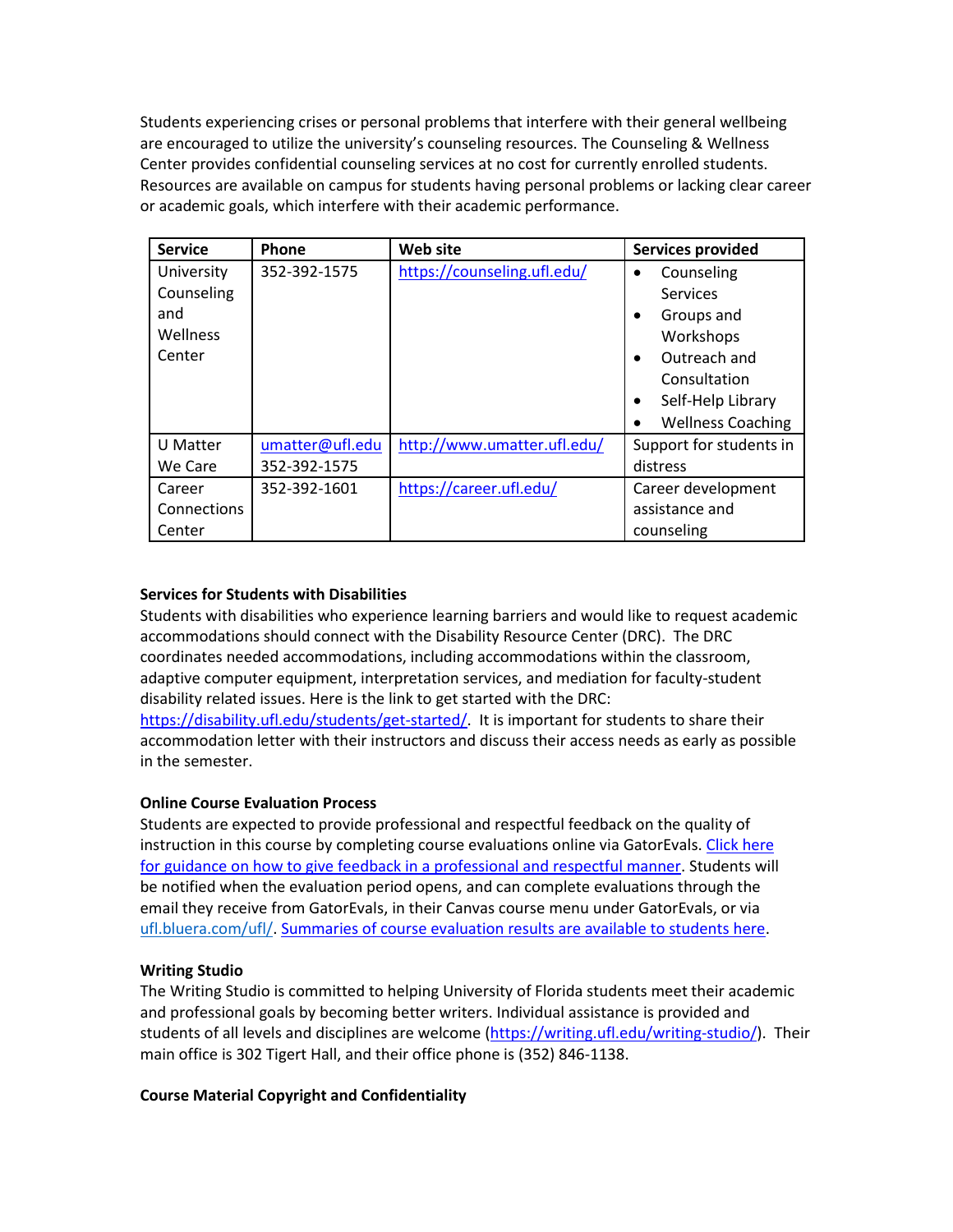All course material is the property of the University of Florida and the course instructor, and **may not** be posted online for any commercial or non-commercial purpose. Students found in violation may be subject to disciplinary action under the University's Student Conduct Code. Only students formally registered for the course are permitted to attend lectures and take quizzes/tests.

#### **Filing a Complaint**

The University of Florida believes strongly in the ability of students to express concerns regarding their experiences at the University. The University encourages its students who wish to file a written complaint to submit that complaint directly to the department that manages that policy.

A student who is unsure as to the official responsible for handling his or her particular complaint may contact the Ombuds office or the Dean of Students Office. For complaints that are not satisfactorily resolved at the department level or which seem to be broader than one department, students are encouraged to submit those complaints to one of the following offices:

Ombuds:<http://www.ombuds.ufl.edu/> 352-392-1308

The purpose of the Ombuds office is to assist students in resolving problems and conflicts that arise in the course of interacting with the University of Florida. By considering problems in an unbiased way, the Ombuds works to achieve a fair resolution and works to protect the rights of all parties involved.

Dean of Students Office[: http://www.dso.ufl.edu/](http://www.dso.ufl.edu/) 352-392-1261

The Dean of Students Office works with students, faculty, and families to address a broad range of complaints either through directly assisting the student involved to resolve the issue, working with the student to contact the appropriate personnel, or referring the student to resources or offices that can directly address the issue. Follow up is provided to the student until the situation is resolved.

Additionally, the University of Florida regulations provide a procedure for filing a formal grievance in Regulation 4.012:<http://regulations.ufl.edu/regulations/uf-4-student-affairs/>

#### **Email**

Students are required to check their email account(s) daily (at least Monday through Friday) and respond to course/program related requests, inquiries, etc. in a timely manner.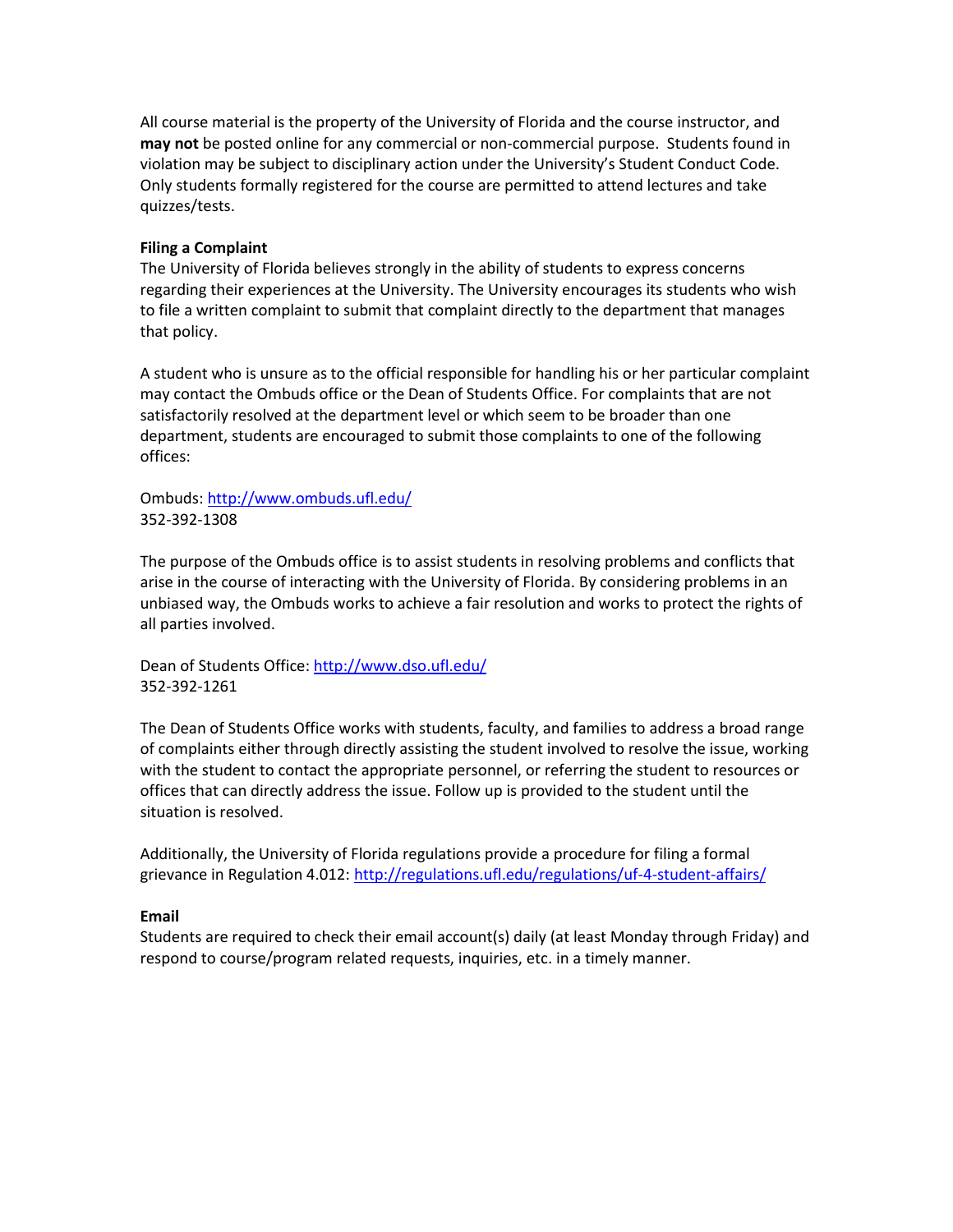# **Fall 2021 Class Schedule**

|                                            | <b>Date</b>                 | <b>Topic</b>                                                                   | <b>Optional Textbook Readings</b><br>(Nelms, Sucher)<br>$3^{rd}$ = Third Edition<br>$4th$ = Fourth Edition<br>Additional supplemental readings will | <b>Major Assignments and</b><br><b>Exams</b> |
|--------------------------------------------|-----------------------------|--------------------------------------------------------------------------------|-----------------------------------------------------------------------------------------------------------------------------------------------------|----------------------------------------------|
| Tuesday Aug<br>Introduction<br>24          | Tuesday<br>August 24        | <b>Syllabus and Expectations</b><br>Introduction to The Nutrition Care Process | be posted on Canvas                                                                                                                                 |                                              |
| 31                                         | Wednesday<br>August 25      | The Nutrition Care Process (continued)                                         | 3rd: Chapter 2<br>4 <sup>th</sup> : Chapter 2                                                                                                       |                                              |
| Wednesday Aug 25<br>Tuesday Aug<br>Week 1: | <b>Watch for</b><br>Tuesday | <b>Nutrition Screening</b>                                                     |                                                                                                                                                     |                                              |
|                                            | Tuesday<br>August 31        | Nutrition Screening Activity and Review                                        | $3^{rd}$ : Chapter 3 (pg. 37)<br>4 <sup>th</sup> : Chapter 3 (pg. 44)                                                                               |                                              |
|                                            |                             | Week 1 Quiz Due by 11:59pm on Wednesday, Sept. 1                               |                                                                                                                                                     |                                              |
| Wednesday Sept 1<br>Sept 7                 | Wednesday<br>September 1    | Malnutrition and the Nutrition-Focused<br><b>Physical Exam</b>                 | $3^{rd}$ : Chapter 3 (pgs. 49-56 and 67-68)<br>4 <sup>th</sup> : Chapter 3 (pgs. 51-59, 65-66 and<br>$71-72)$                                       |                                              |
| Week 2:<br>Tuesday                         | <b>Watch for</b><br>Tuesday | Anthropometrics and Body Composition                                           |                                                                                                                                                     |                                              |
|                                            | Tuesday<br>September 7      | <b>Nutrition-Focused Physical Exam Activity</b><br>and Review                  |                                                                                                                                                     |                                              |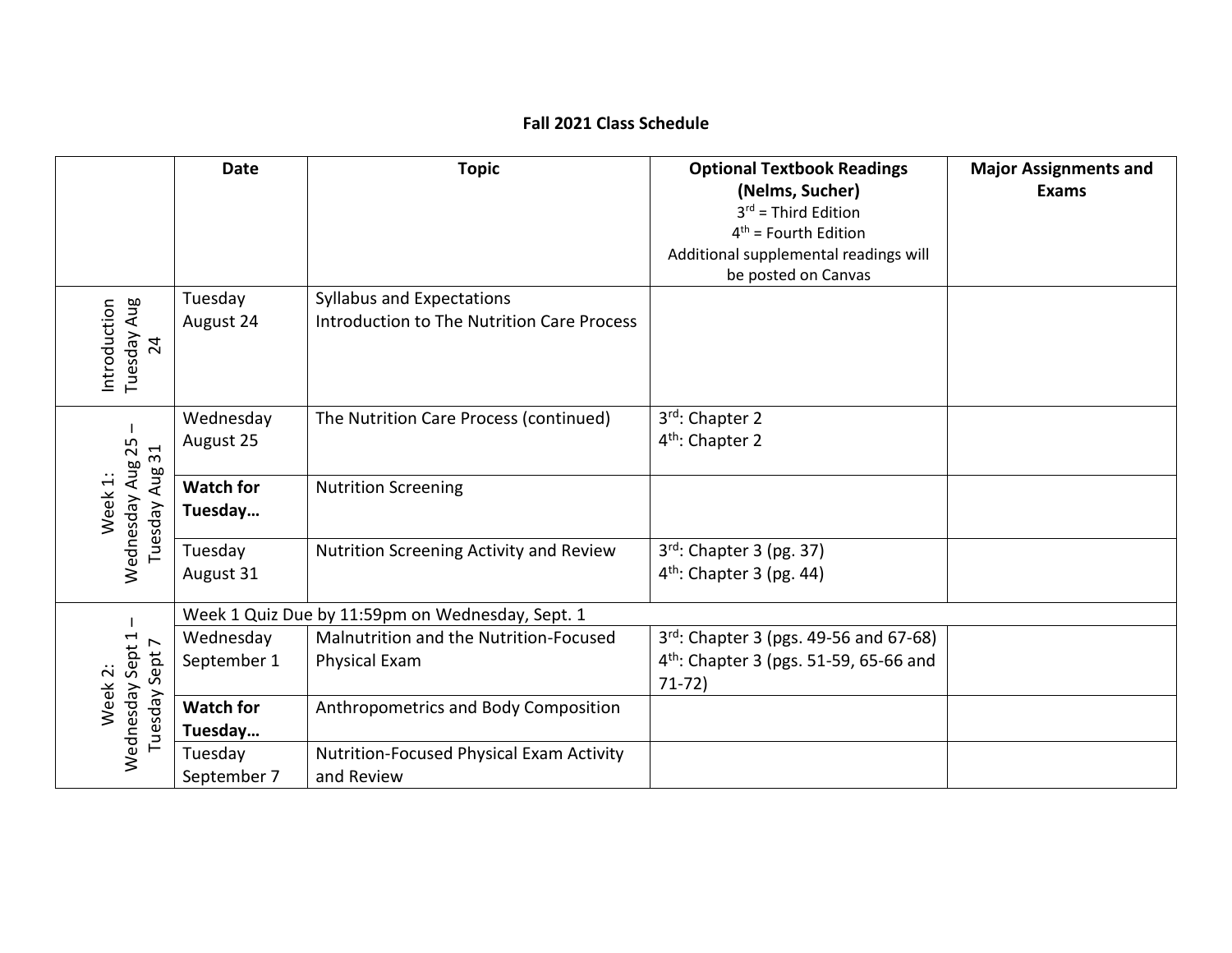|                                              |                    | Week 2 Quiz due by 11:59pm on Wednesday, September 8  |                                                     |                    |
|----------------------------------------------|--------------------|-------------------------------------------------------|-----------------------------------------------------|--------------------|
| Wednesday Sept 8<br>$\overline{1}$           | Wednesday          | <b>Dietary Assessment</b>                             | $3^{rd}$ : Chapter 3 (pgs. 41-49 and 62-66)         |                    |
|                                              | September 8        |                                                       | 4 <sup>th</sup> : Chapter 3, Sections 3.4, 3.5, and |                    |
| Sept :                                       |                    |                                                       | 3.10 (pgs. 45-50 and 67-70)                         |                    |
| Week 3:<br>Tuesday                           | <b>Watch for</b>   | <b>Estimating Energy Needs</b>                        |                                                     |                    |
|                                              | Tuesday            |                                                       |                                                     |                    |
|                                              | Tuesday            | Dietary Assessment and Energy Needs                   |                                                     |                    |
|                                              | September 14       | <b>Activity and Review</b>                            |                                                     |                    |
|                                              |                    | Week 3 Quiz due by 11:59pm on Wednesday, September 15 |                                                     |                    |
|                                              | Wednesday          | <b>Protein Needs</b>                                  | $3^{rd}$ : Chapter 3 (pgs. 56-61 and 66-67)         |                    |
| $\overline{21}$                              | September 15       |                                                       | and Chapter 7 (pg. 130)                             |                    |
| Sept.                                        |                    |                                                       | $4th$ : Chapter 3 (pg. 60-64, 70) and               |                    |
| Wednesday Sept 15<br>Week 4:                 |                    |                                                       | Chapter 9 (pg. 142)                                 |                    |
| esday                                        | <b>Watch for</b>   | <b>Fluid Needs</b>                                    |                                                     |                    |
|                                              | Tuesday            | Interpreting Labs                                     |                                                     |                    |
|                                              | Tuesday            | Protein, Fluids, and Labs Activity and                |                                                     |                    |
|                                              | September 21       | Review                                                |                                                     |                    |
|                                              |                    | Week 4 Quiz due by 11:59pm on Wednesday, September 22 |                                                     |                    |
| 22<br>28                                     | Wednesday          | Review for Unit 1 Exam                                |                                                     |                    |
| Wednesday Sept<br>Sept<br>Week 5:<br>Tuesday | September 22       |                                                       |                                                     |                    |
|                                              | <b>Complete By</b> | <b>Unit 1 Exam: Nutrition Assessment</b>              |                                                     | <b>UNIT 1 EXAM</b> |
|                                              | Monday             | (Due Monday, September 27 at 11:59pm)                 |                                                     |                    |
|                                              |                    |                                                       |                                                     |                    |
|                                              | Tuesday            | Introduction to Enteral Nutrition                     |                                                     |                    |
|                                              | September 28       |                                                       |                                                     |                    |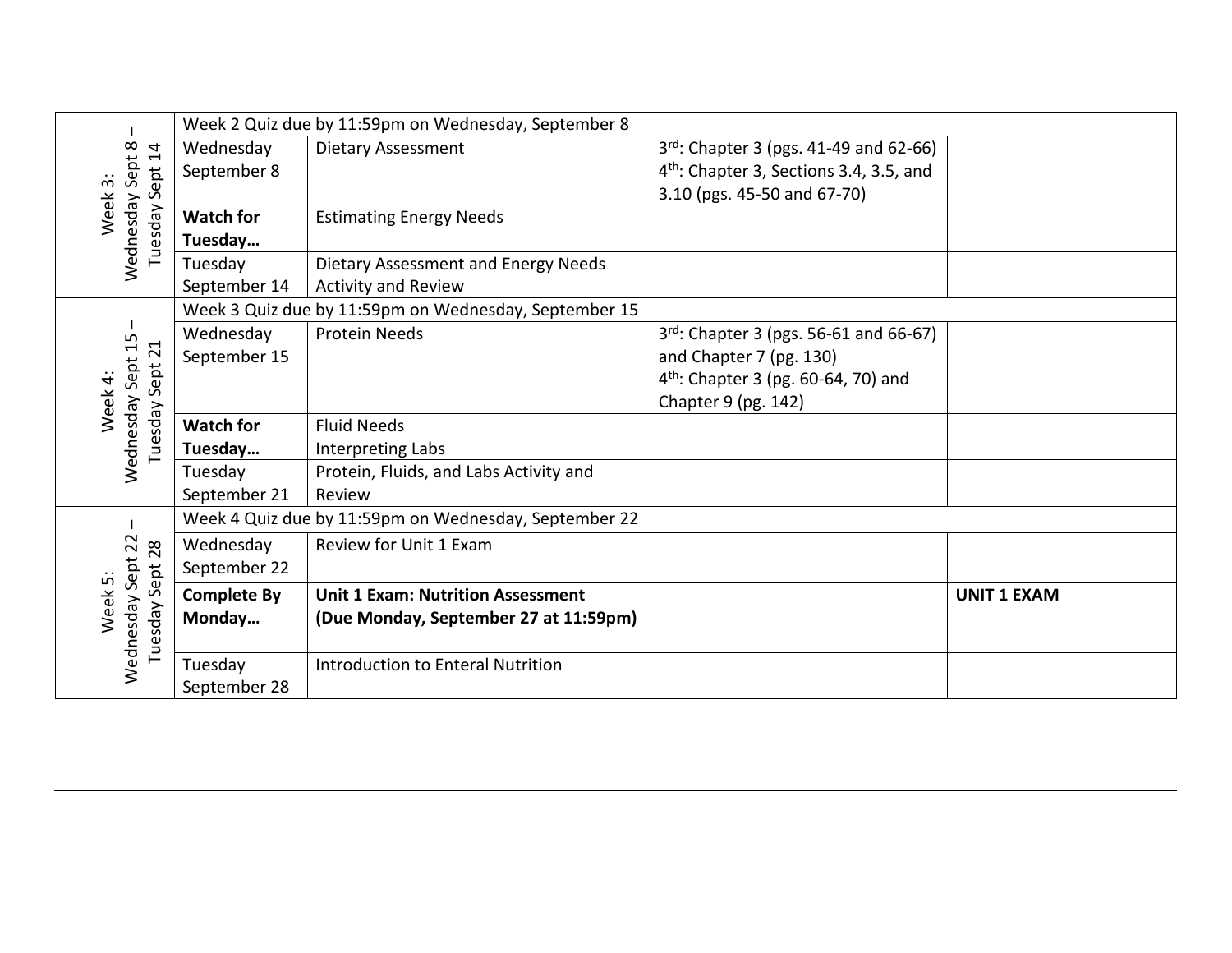|                                           | No quiz due this week |                                                     |                                            |                    |
|-------------------------------------------|-----------------------|-----------------------------------------------------|--------------------------------------------|--------------------|
| 29<br>ம                                   | Wednesday             | <b>Enteral Nutrition (Part 2)</b>                   | 3rd: Chapter 5 (pgs. 88-103)               |                    |
|                                           | September 29          |                                                     | 4 <sup>th</sup> : Chapter 5 (pgs. 92-108)  |                    |
|                                           | <b>Watch for</b>      | <b>Enteral Nutrition (Part 3)</b>                   |                                            |                    |
| Wednesday Sept<br>Tuesday Oct<br>Week 6:  | Tuesday               |                                                     |                                            |                    |
|                                           |                       |                                                     |                                            |                    |
|                                           | Tuesday               | <b>Enteral Nutrition Activity and Review</b>        |                                            |                    |
|                                           | October 5             |                                                     |                                            |                    |
| 12                                        |                       | Week 6 Quiz due by 11:59pm on Wednesday, October 6  |                                            |                    |
|                                           | Wednesday             | Introduction to Parenteral Nutrition                | 3rd: Chapter 5 (pgs. 103-113)              |                    |
| Oct:                                      | October 6             |                                                     | 4 <sup>th</sup> : Chapter 5 (pgs. 108-120) |                    |
| Week 7:                                   | <b>Watch for</b>      | <b>Parenteral Nutrition (Part 2)</b>                |                                            |                    |
| Wednesday Oct 6<br>Tuesday                | Tuesday               |                                                     |                                            |                    |
|                                           | Tuesday               | Parenteral Nutrition Activity and Review            |                                            |                    |
|                                           | October 12            |                                                     |                                            |                    |
| $\overline{c}$                            |                       | Week 7 Quiz due by 11:59pm on Wednesday, October 13 |                                            |                    |
|                                           | Wednesday             | Review for Unit 2 Exam                              |                                            |                    |
| Wednesday Oct 13<br><b>Oct</b><br>Week 8: | October 13            |                                                     |                                            |                    |
|                                           | <b>Complete By</b>    | <b>Unit 2 Exam: Nutrition Support</b>               |                                            | <b>UNIT 2 EXAM</b> |
| Tuesday                                   | Monday                | (Due Monday, October 18 at 11:59pm)                 |                                            |                    |
|                                           | Tuesday               | Introduction to Interprofessional Case              |                                            |                    |
|                                           | October 19            | Study                                               |                                            |                    |
|                                           | No quiz due this week |                                                     |                                            |                    |
| Oct 26                                    | Wednesday             | Interprofessional Case Study                        |                                            |                    |
|                                           | October 20            |                                                     |                                            |                    |
| Wednesday Oct 20<br>Week 9:<br>Tuesday    |                       |                                                     |                                            |                    |
|                                           | <b>Watch for</b>      | Nutrition and Cancer (Parts 1 and 2)                | 3rd: Chapter 23                            |                    |
|                                           | Tuesday               |                                                     | 4 <sup>th</sup> : Chapter 23               |                    |
|                                           |                       |                                                     |                                            |                    |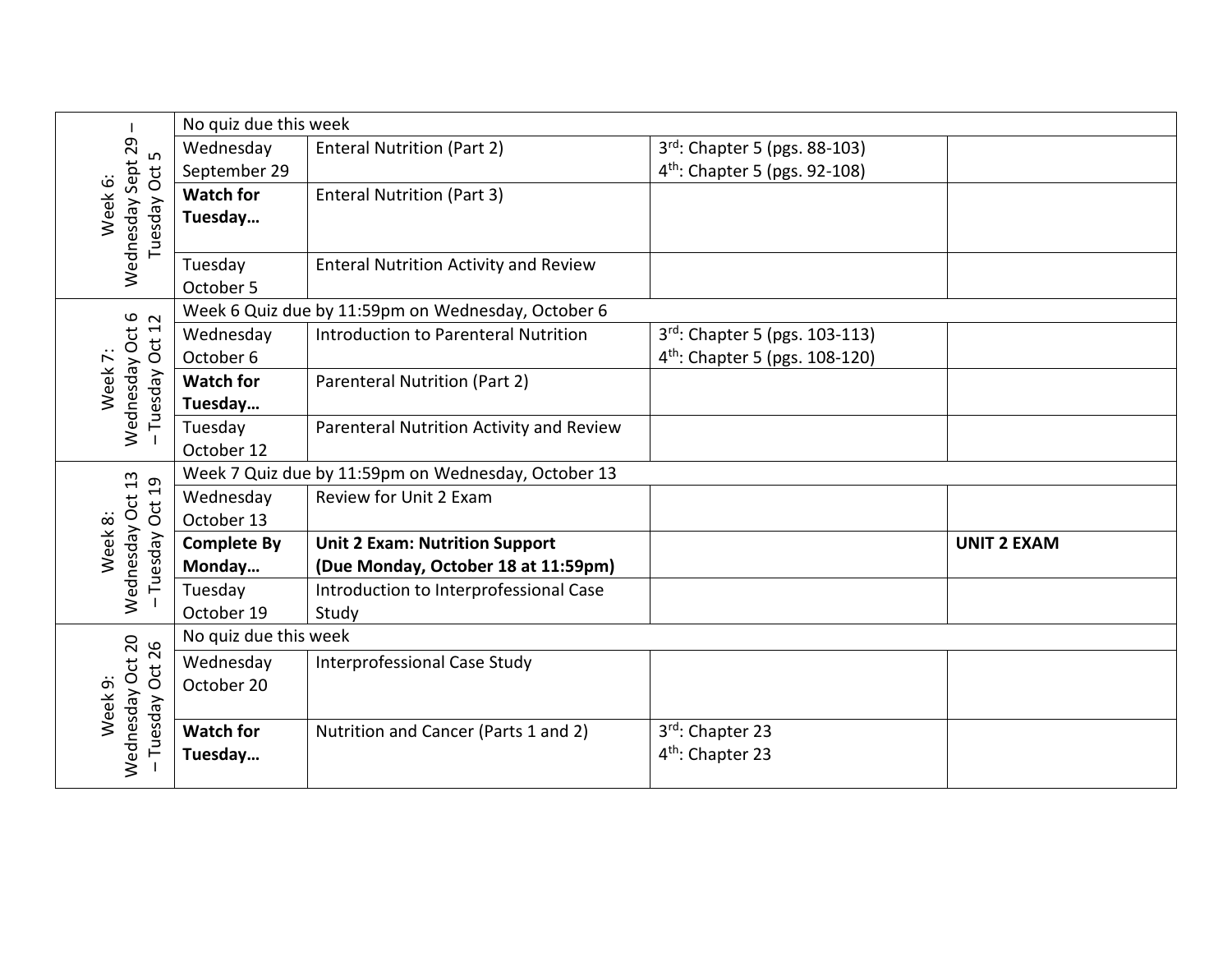|                                                              | Tuesday<br>October 26   | Nutrition and Cancer (Part 3) and Review              |                                                 |                                                   |  |  |
|--------------------------------------------------------------|-------------------------|-------------------------------------------------------|-------------------------------------------------|---------------------------------------------------|--|--|
| $\frac{27}{2}$                                               |                         | Week 9 Quiz due by 11:59pm on Wednesday, October 27   |                                                 |                                                   |  |  |
| Wednesday Oct<br>$\overset{\sim}{\mathsf{Now}}$<br>Week 10:  | Wednesday<br>October 27 | <b>Introduction to Critical Care</b>                  | 3rd: Chapter 22<br>4 <sup>th</sup> : Chapter 22 | <b>INTERPROFESSIONAL CASE</b><br><b>STUDY DUE</b> |  |  |
|                                                              | <b>Watch for</b>        | <b>TBA</b>                                            |                                                 |                                                   |  |  |
| Tuesday                                                      | Tuesday                 |                                                       |                                                 |                                                   |  |  |
|                                                              | Tuesday                 | <b>Critical Care Review</b>                           |                                                 |                                                   |  |  |
|                                                              | November 2              |                                                       |                                                 |                                                   |  |  |
|                                                              |                         | Week 10 Quiz due by 11:59pm on Wednesday, November 3  |                                                 |                                                   |  |  |
| S                                                            | Wednesday               | <b>TBA</b>                                            |                                                 |                                                   |  |  |
| თ,                                                           | November 3              |                                                       |                                                 |                                                   |  |  |
| Wednesday Nov<br>Tuesday Nov<br>Week 11:                     | <b>Watch for</b>        | <b>Nutrition and Pharmacology</b>                     | 3rd: Chapters 11 and 24                         |                                                   |  |  |
|                                                              | Tuesday                 |                                                       | 4 <sup>th</sup> : Chapter 11, and Chapter 22    |                                                   |  |  |
|                                                              |                         |                                                       | Section 22.11 (pgs. 693-698)                    |                                                   |  |  |
|                                                              | Tuesday                 | Nutrition and Pharmacology Activity and               |                                                 |                                                   |  |  |
|                                                              | November 9              | Review                                                |                                                 |                                                   |  |  |
|                                                              |                         |                                                       |                                                 |                                                   |  |  |
|                                                              |                         | Week 11 Quiz due by 11:59pm on Wednesday, November 10 |                                                 |                                                   |  |  |
|                                                              | Wednesday               | Review for Unit 3 Exam                                |                                                 |                                                   |  |  |
| Tuesday                                                      | November 10             |                                                       |                                                 |                                                   |  |  |
|                                                              |                         |                                                       |                                                 |                                                   |  |  |
| Week 12:<br>16<br>$\overset{\textstyle\sim}{\textstyle\sim}$ | <b>Complete By</b>      | Unit 3 Exam: Cancer, Critical Care, and               |                                                 | <b>UNIT 3 EXAM</b>                                |  |  |
|                                                              | Monday                  | Pharmacology                                          |                                                 |                                                   |  |  |
|                                                              |                         | (Due Monday, November 15 at 11:59pm)                  |                                                 |                                                   |  |  |
|                                                              |                         |                                                       |                                                 |                                                   |  |  |
|                                                              |                         |                                                       |                                                 |                                                   |  |  |
|                                                              |                         |                                                       |                                                 |                                                   |  |  |
| Wednesday Nov 10                                             | Tuesday<br>November 16  | HIV/AIDS                                              |                                                 |                                                   |  |  |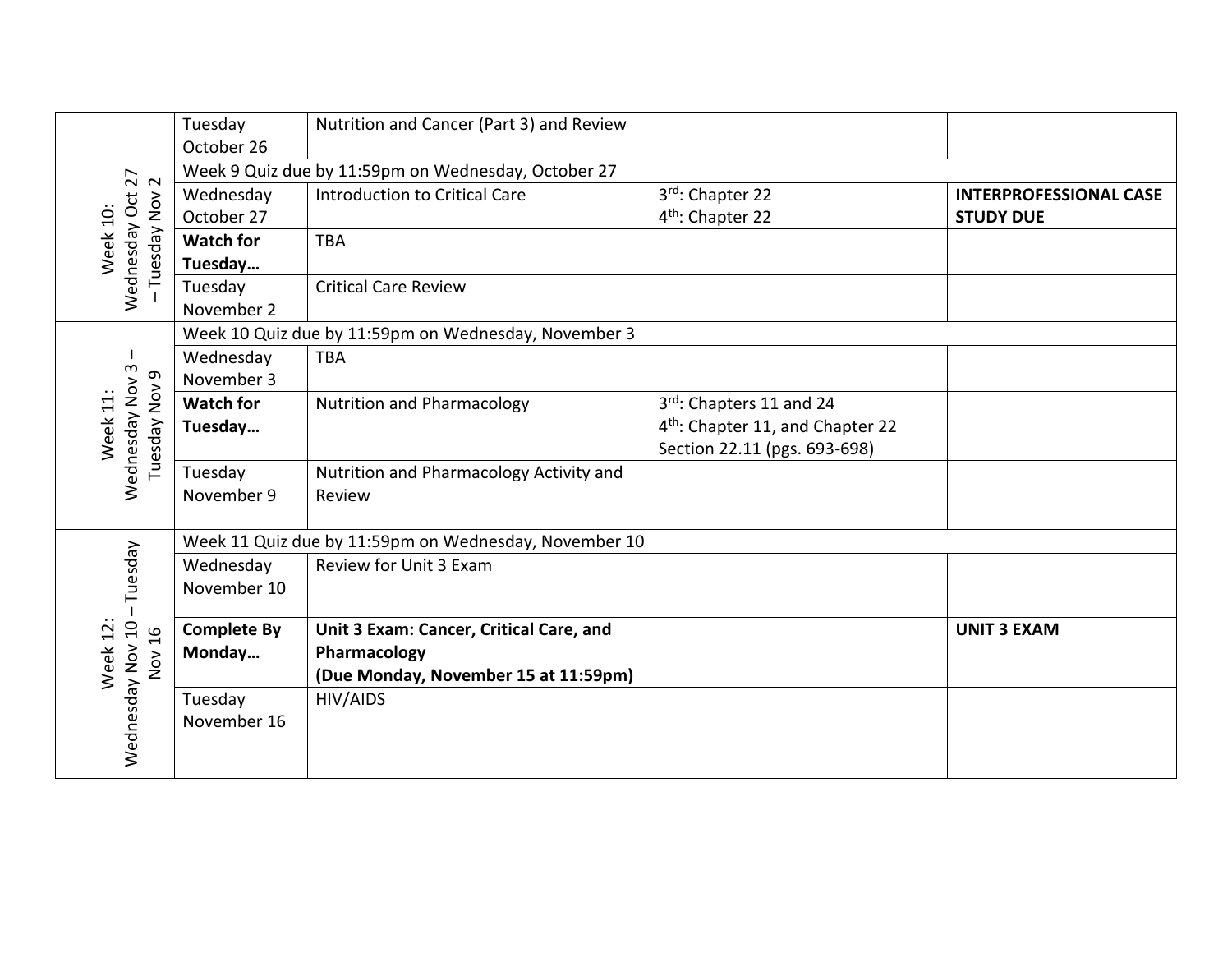|                                                      | No quiz due this week                                |                                                      |                              |  |
|------------------------------------------------------|------------------------------------------------------|------------------------------------------------------|------------------------------|--|
| Tuesday Nov<br>Wednesday<br>Week 13:<br>Nov 17<br>23 | Wednesday                                            | HIV/AIDS Activity and Review                         |                              |  |
|                                                      | November 17                                          |                                                      |                              |  |
|                                                      | Tuesday                                              | <b>NO CLASS: THANKSGIVING</b>                        |                              |  |
|                                                      | November 23                                          |                                                      |                              |  |
|                                                      |                                                      |                                                      |                              |  |
|                                                      | No quiz this week                                    |                                                      |                              |  |
|                                                      | Wednesday                                            | <b>NO CLASS: THANKSGIVING</b>                        |                              |  |
|                                                      | November 24                                          |                                                      |                              |  |
| Tuesday Nov<br>Wednesday Nov<br>Week 14:<br>30       | <b>Watch for</b>                                     | <b>TBA</b>                                           |                              |  |
|                                                      | Tuesday                                              |                                                      |                              |  |
| 24                                                   | Tuesday                                              | <b>TBA</b>                                           |                              |  |
|                                                      | November 30                                          |                                                      |                              |  |
| $\overline{\phantom{0}}$<br>$\overline{\phantom{a}}$ | Week 14 Quiz due by 11:59pm on Wednesday, December 1 |                                                      |                              |  |
| Wednesday Dec                                        | Wednesday                                            | Introduction to Renal Nutrition                      | 3rd: Chapter 18              |  |
|                                                      | December 1                                           |                                                      | 4 <sup>th</sup> : Chapter 18 |  |
| Tuesday Dec<br>Week 15:                              | <b>Watch for</b>                                     | <b>Renal Nutrition (Part 2)</b>                      |                              |  |
|                                                      | Tuesday                                              |                                                      |                              |  |
|                                                      | Tuesday                                              | <b>Renal Nutrition (Part 3)</b>                      |                              |  |
|                                                      | December 7                                           |                                                      |                              |  |
| $\infty$                                             |                                                      | Week 15 Quiz due by 11:59pm on Wednesday, December 8 |                              |  |
|                                                      | Wednesday                                            | Review for Cumulative Final Exam                     |                              |  |
|                                                      | December 8                                           |                                                      |                              |  |
| Wednesday Dec<br>Week 16:                            |                                                      |                                                      |                              |  |
|                                                      | <b>LAST DAY OF</b>                                   |                                                      |                              |  |
|                                                      | <b>CLASSES</b>                                       |                                                      |                              |  |
|                                                      |                                                      |                                                      |                              |  |